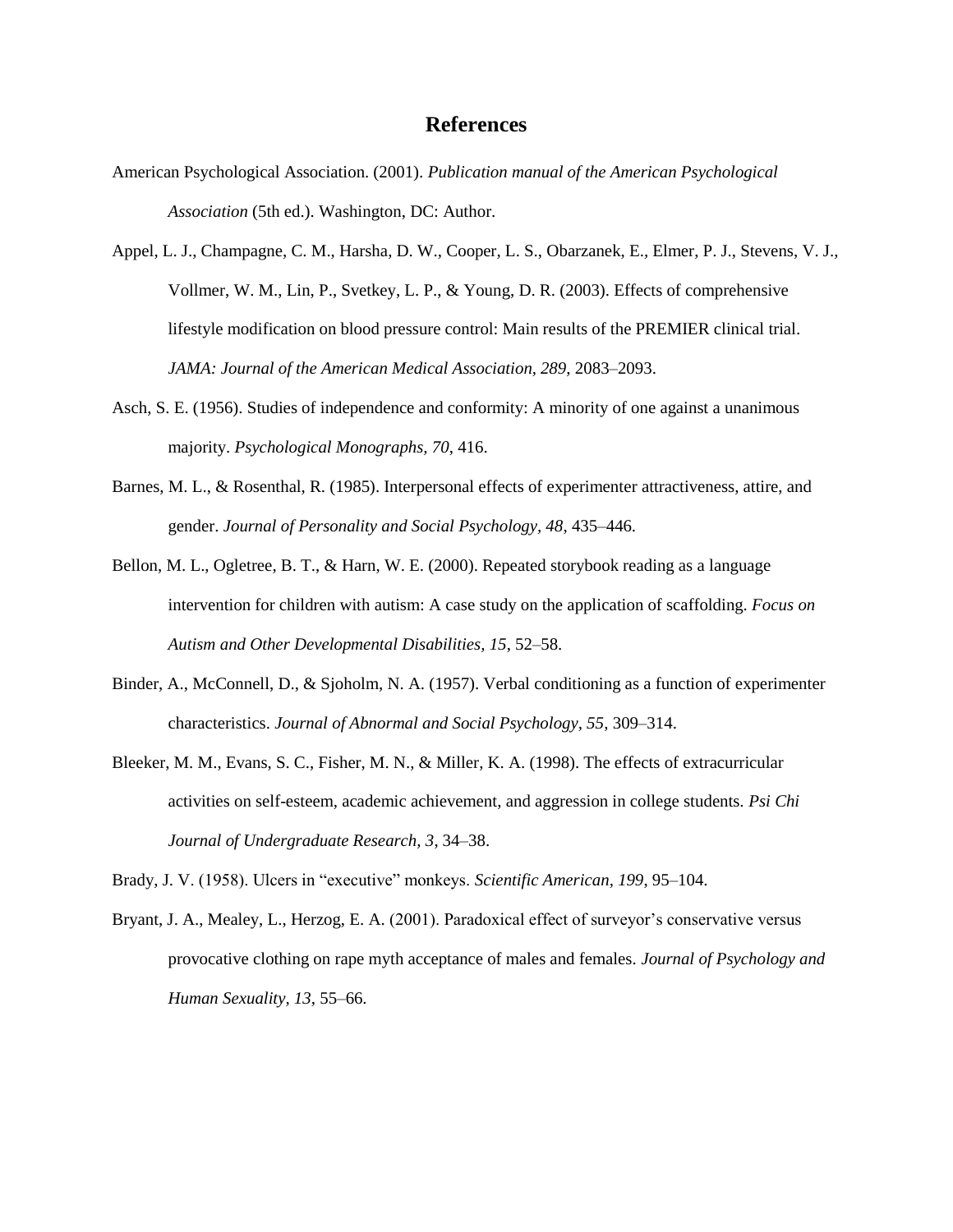Callaway, J. W., Nowicki, S., & Duke, M. P. (1980). Overt expression of experimenter expectancies, interaction with subject expectancies, and performance on a psychomotor task. *Journal of Research in Personality, 14*, 27–39.

Cohen, J. (1960). A coefficient of agreement for nominal scales. *Psychological Measurement, 20*, 37–46.

- Cohen, J. (1977). *Statistical power analysis for the behavioral sciences* (rev. ed.). New York: Academic Press.
- Davis, M. K., & Gidycz, C. A. (2000). Child sexual abuse prevention programs: A meta-analysis. *Journal of Clinical Child Psychology, 29*, 257–265.
- Ehrlich, J. S., & Riesman, D. (1961). Age and authority in the interview. *Opinion Quarterly, 25*, 39–56.
- Fisher, J. D., Fisher, W. A., & Bryan, A. D. (2002). Information-motivation-behavioral skills model– based HIV risk behavior change intervention for inner-city high school youth. *Health Psychology, 21*, 177–186.
- Fleishhacker, W. W., & Marksteiner, J. (2000). Future perspectives in antipsychotic drug development. In M. S. Lidow (Ed.), *Neurotransmitter receptors in actions of antipsychotic medications* (pp. 243– 246). Boca Raton, FL: CRC Press.
- Friedman, N., Kurland, D., & Rosenthal, R. (1965). Experimenter behavior as an unintended determinant of experimental results. *Journal of Projective Techniques and Personality Assessment, 29*, 479– 490.
- Goon, A. R., Teel, S., Fuller, S., & Allen, M. J. (1998). College students' attitudes toward gender equity in intercollegiate sports. *Psi Chi Journal of Undergraduate Research, 3*, 18–23.
- Katz, I., Robinson, J. M., & Epps, E. G. (1964). Race of experimenter and instructions in the expression of hostility of Negro boys. *Journal of Social Issues, 20*, 54–60.
- Kawas, C. H., Clark, C. M., & Farlow, M. R. (1999). Clinical trials in Alzheimer disease: Debate on the use of placebo controls. *Alzheimer Disease and Associated Disorders, 13,* 124–129.
- Khersonskaya, M. Y., & Smith, R. A. (1998). Cross-cultural differences in perception of physical attractiveness. *Psi Chi Journal of Undergraduate Research, 3*, 39–42.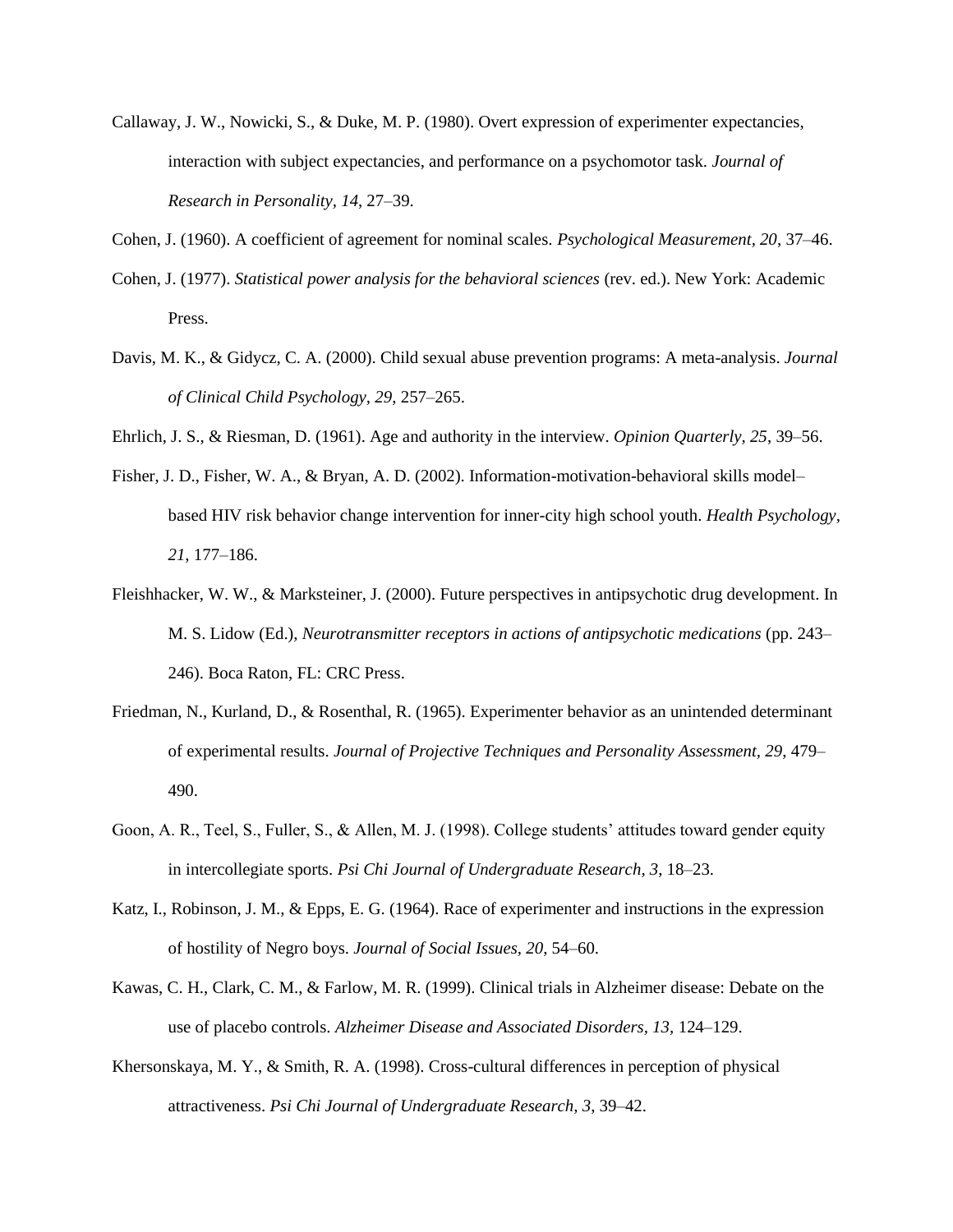- Kolb, K. J., & Jussim, L. (1994). Teacher expectations and underachieving gifted children. *Roeper Review, 17*, 26–30.
- Milgram, S. (1963). Behavioral study of obedience. *Journal of Abnormal and Social Psychology, 67,* 371–378.
- Milgram, S. (1965). Some conditions of obedience and disobedience to authority. *Human Relations, 18*, 57–76.
- Mitchell, C., Thompson, D., & Burns, R. (1972). Vampire bat control by systemic treatment of livestock with an anticoagulant. *Science, 177*, 806–808.
- National Science Foundation. (1969). TRACES: Basic research links to technology appraised. *Science, 163*, 374–375.
- Schaller, G. B. (1963). *The Mountain Gorilla*. Chicago: University of Chicago Press.
- Schulz, S. C., van Kammen, D. P., Balow, J. E., Flye, M. W., & Bunney, W. E., Jr. (1981). Dialysis in schizophrenia: A double blind evaluation. *Science, 211*, 1066–1068.
- Seligman, M. E. P. (1998). *Learned optimism: How to change your mind and life*. New York: Simon & Schuster.
- Seligman, M. E. P., & Maier, S. F. (1967). Failure to escape traumatic shock. *Journal of Experimental Psychology, 74*, 1–9.
- Shapiro, A. K., & Morris, L. A. (1978). The placebo effect in medical and psychological therapies. In S. L. Garfield & A. E. Bergin (Eds.), *Handbook of psychotherapy and behavior change*. New York: Wiley.
- Sheets, K. J. (1999). Effects of extraversion and introversion on job interview success. *Journal of Psychological Inquiry, 4*, 7–11.
- Solomon, G. B. (2002). Confidence as a source of expectancy information: A follow-up investigation. *International Sports Journal, 6*, 119–127.

Thompson, J. B., & Buchanan, W. (1979). *Analyzing psychological data*. New York: Scribner's.